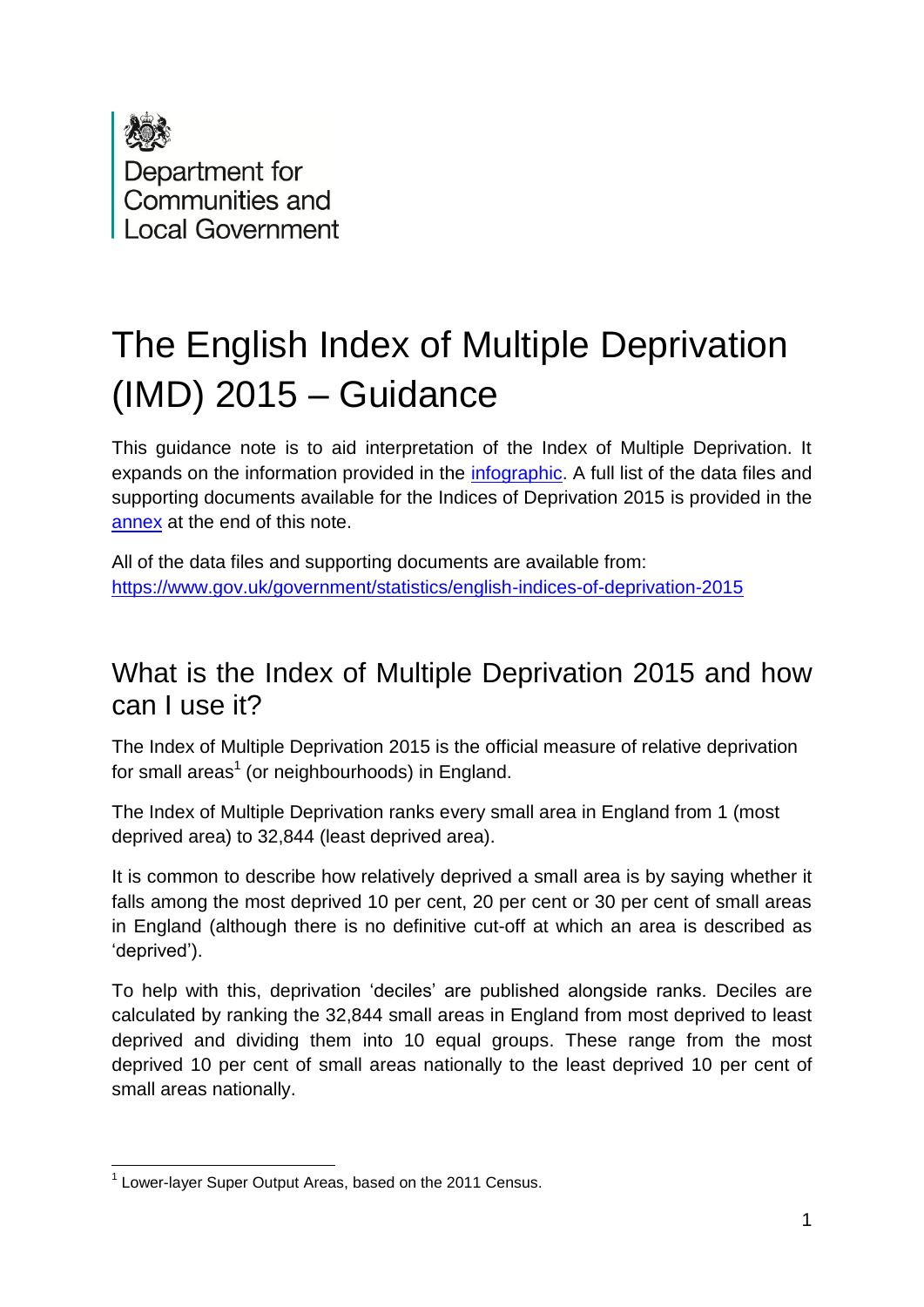You can use this information to describe the relative level of deprivation in an area. For example:

S*mall area X is ranked 5,000 out of 32,844 small-areas in England, where 1 is the most deprived. This means that small area X is amongst the 20 per cent most deprived small areas in the country.* 

You can look up deprivation data for a small area:

- on a dataset, if you know the small area's name or code. You can find the data [here.](https://www.gov.uk/government/statistics/english-indices-of-deprivation-2015) File 1 contains the Index of Multiple Deprivation ranks and deciles for all small areas in England and is sufficient for the purposes of most users.
- using an interactive mapping tool. One example is our Indices of Deprivation explorer. By entering a postcode or place name, you can see the small area that the postcode or place lies in, and information on its deprivation relative to other small areas:<http://dclgapps.communities.gov.uk/imd/idmap.html>

You can find out about the range of tools available to help you use the data, including mapping tools and postcode look-ups, in the [Frequently Asked Questions](https://www.gov.uk/government/statistics/english-indices-of-deprivation-2015) document.

#### **A note on small areas**

The small areas used are called Lower-layer Super Output Areas, of which there are 32,844 in England. They are designed to be of a similar population size with an average of 1,500 residents each and are a standard way of dividing up the country. They do not have descriptive place names (in the way that local wards do), but are named in a format beginning with the name of the local authority district followed by a 4 character code eg City of London 001A.

For ease of communication, these small areas are sometimes described as neighbourhoods, for example, in the Statistical Release which accompanies the data.

### What do people use the Index of Multiple Deprivation for?

National and local organisations use the Index of Multiple Deprivation, sometimes in conjunction with other data, to distribute funding or target resources to areas. It is widely used across central government to focus programmes on the most deprived areas. Locally, it is often used as evidence in the development of strategies, to target interventions, and in bids for funding. The voluntary and community sector also uses the Index, for example, to identify areas where people may benefit from the services they provide.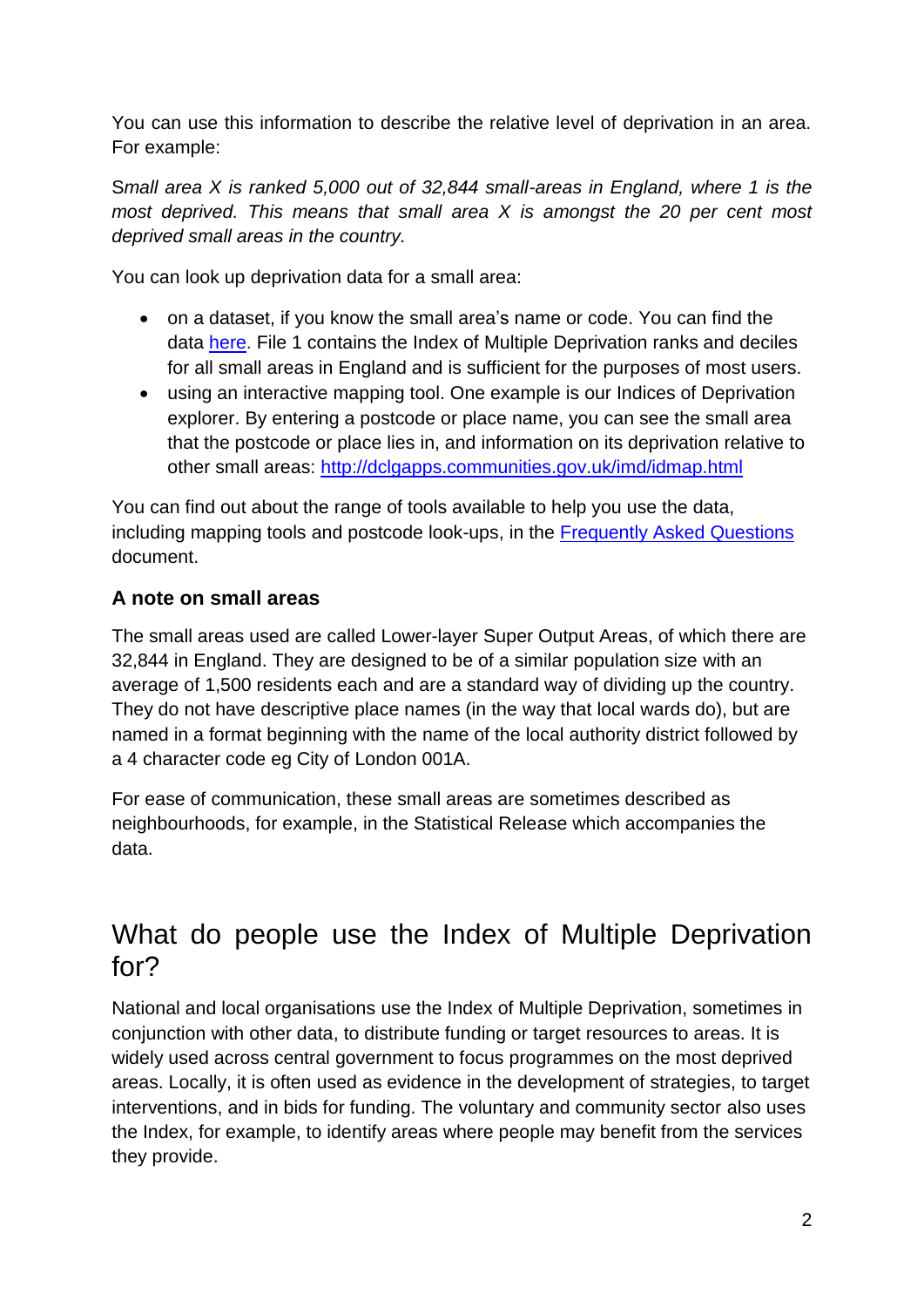### What other Indices are available?

The Index of Multiple Deprivation is part of the Indices of Deprivation and it is the most widely used of these indices. It combines information from seven domain indices (which measure different types or dimensions of deprivation) to produce an overall relative measure of deprivation. You can use the domain indices on their own to focus on specific aspects of deprivation. There are also supplementary indices concerned with income deprivation among children (IDACI) and older people (IDAOPI).

The Index of Multiple Deprivation is designed primarily to be a *small-area* measure of deprivation. But the Indices are commonly used to describe deprivation for higherlevel geographies including local authority districts. A range of summary measures is available allowing you to see where, for example, a local authority district is ranked between 1 (the most deprived district in England) and 326 (the least deprived district in England). Summary measures are also available for upper tier local authorities, local enterprise partnerships and clinical commissioning groups.

### What can you use the Index of Multiple Deprivation 2015 for?

#### **Comparing small areas across England**

The Index of Multiple Deprivation 2015 uses the same data sources and combines them in the same way for every small area in England. This means you can directly compare the ranks of different small areas in England. If a small area's rank is closer to 1 than that of another area, it is more deprived.

#### **Identifying the most deprived small areas**

You can identify which small areas are amongst the most deprived in England using the published deciles, for example, to show which areas are amongst the 10 per cent or 20 per cent most deprived small areas nationally. You can also apply different cut points to the ranks to identify, for example, the 1 per cent or 5 per cent most deprived small areas nationally.

#### **Exploring the domains (or types) of deprivation**

You can look at the domain indices to explore which types of deprivation, e.g. income or health, are more prominent within areas or to focus on particular types of deprivation and explore how areas rank on these.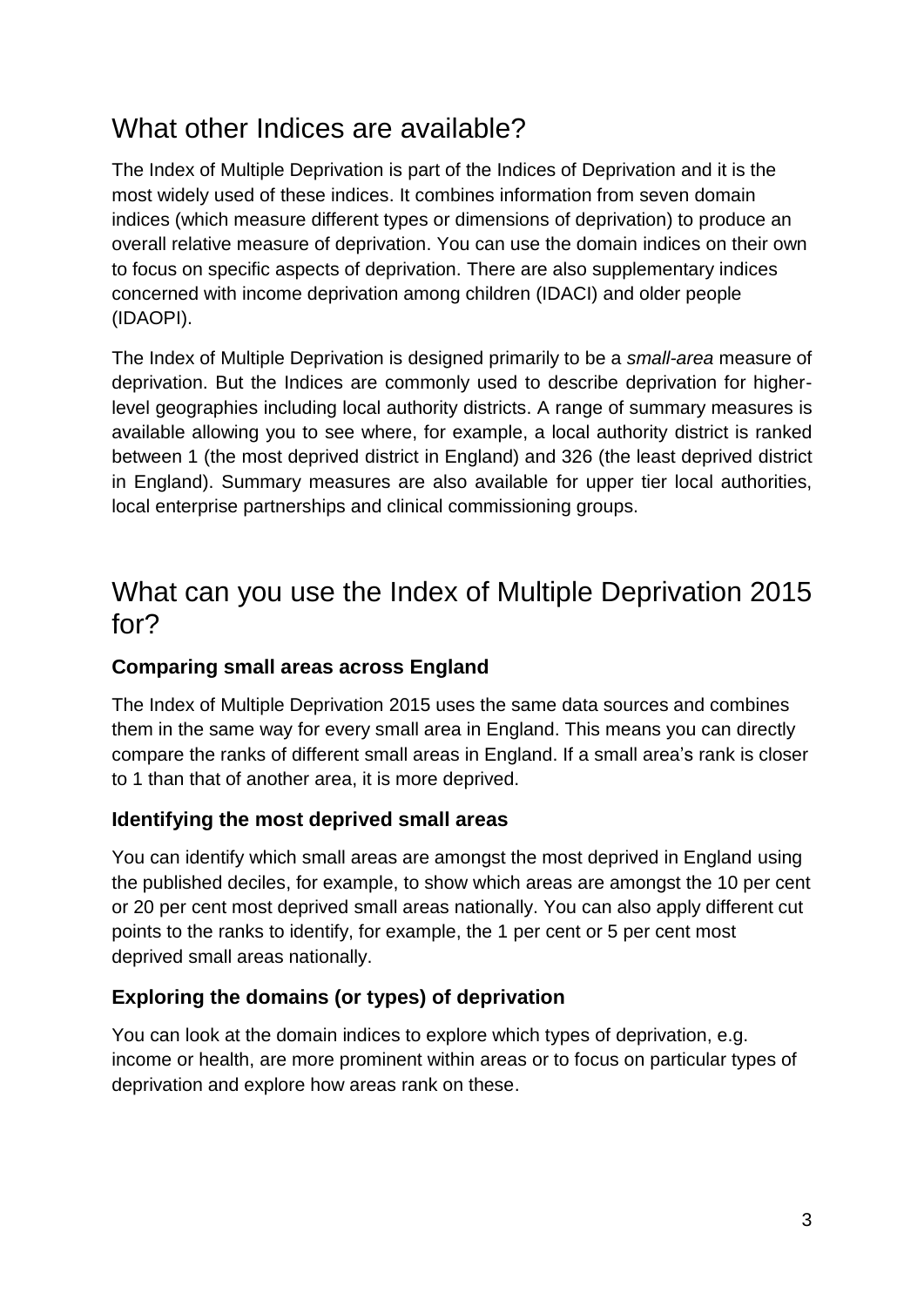#### **Comparing larger areas** e.g. local authorities

A range of summary measures highlighting different aspects of deprivation are provided for larger areas, including local authority districts. Because patterns of deprivation across larger areas can be complex, there is no single summary measure that is the 'best' measure. Comparison of the different measures is needed to give a fuller description of deprivation for larger areas.

You can find out more in section 3.3 of the [Research Report.](https://www.gov.uk/government/publications/english-indices-of-deprivation-2015-research-report)

#### **Looking at changes in relative deprivation between versions** (i.e. changes in ranks)

All of the Indices of Deprivation measure relative deprivation at small area level as accurately as possible, but they are not designed to provide 'backwards' comparability with previous versions of the Indices (2010, 2007, 2004 and 2000). However, because there is a broadly consistent methodology between the Indices of Deprivation 2015 and previous versions, you can compare the rankings as determined at the relevant time point by each of the versions.

When looking at changes in deprivation between the Indices of Deprivation 2015 and previous versions, users should therefore be aware that changes can only be described in relative terms, for example, the extent to which an area has changed rank or decile of deprivation.

For example, an area can be said to have become more deprived relative to other areas if it was within the most deprived 20 per cent of areas nationally according to the 2010 Index of Multiple Deprivation but within the most deprived 10 per cent according to the 2015 Index. However, it would not necessarily be correct to state that the level of deprivation in the area has increased on some absolute scale, as it may be the case that all areas had improved, but that this area had improved more slowly than other areas and so been 'overtaken' by those areas.

You can find out more in section 3.4 of the [Research Report.](https://www.gov.uk/government/publications/english-indices-of-deprivation-2015-research-report)

### What can't you use the Index of Multiple Deprivation 2015 for?

#### **Quantifying how deprived a small area is**

The Index of Multiple Deprivation is a relative measure of deprivation. This means it can tell you if one area is more deprived than another but not by how much. For example, a small area with a rank of 1,000 is not half as deprived as a place with a rank of 500.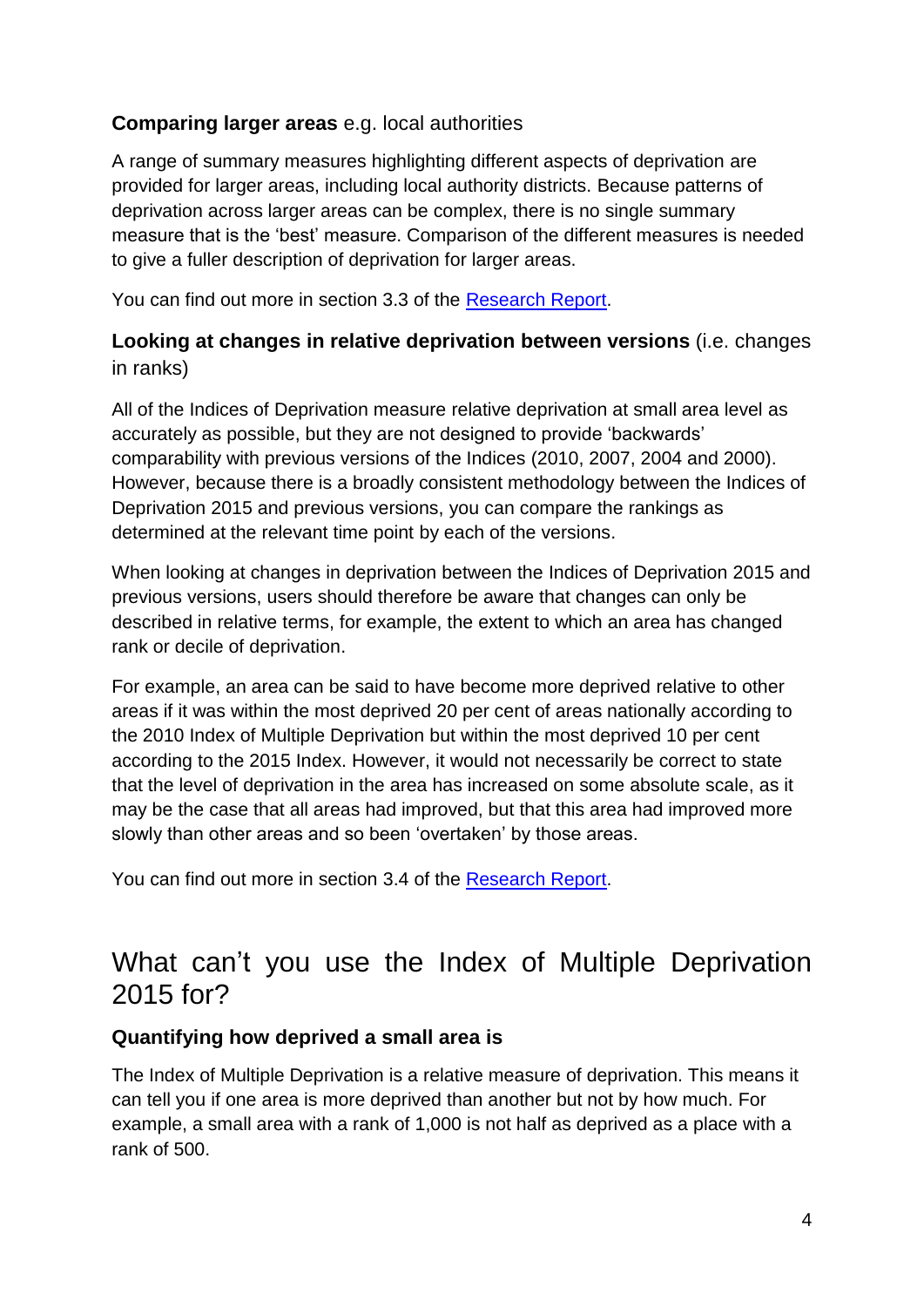#### **Identifying deprived people**

The Index of Multiple Deprivation measures relative deprivation in an area and is suitable for use where deprivation is concentrated in small areas. Within every area there will be individuals who are deprived and individuals who are not. The Index is not a suitable tool for targeting individuals.

#### **Saying how affluent a place is**

The Index of Multiple Deprivation is designed to identify aspects of deprivation, not affluence. For example, the measure of income deprivation is concerned with people on low incomes who are in receipt of benefits and tax credits. An area with a relatively small proportion of people (or indeed no people) on low incomes may also have relatively few or no people on *high* incomes. Such an area may be ranked among the least deprived in the country, but it is not necessarily among the most affluent.

#### **Comparing with small areas in other UK countries**

Each country in the UK produces its own version of the Index of Multiple Deprivation using similar methodologies. However differences in the indicators used, the time periods covered and the sizes of their small areas mean that it is not possible to make direct comparisons between these indices.

The Office for National Statistics provides some guidance on how to make some comparisons across the four countries' indices: [http://www.neighbourhood.statistics.gov.uk/dissemination/Info.do?page=analysisand](http://www.neighbourhood.statistics.gov.uk/dissemination/Info.do?page=analysisandguidance/analysisarticles/indices-of-deprivation.htm) [guidance/analysisarticles/indices-of-deprivation.htm](http://www.neighbourhood.statistics.gov.uk/dissemination/Info.do?page=analysisandguidance/analysisarticles/indices-of-deprivation.htm)

#### **Measuring real change in deprivation over time**

As explained above, one can compare the rankings as determined at the relevant time point by each version of the Indices of Deprivation. But the Indices are not designed to provide 'backwards' comparability with previous versions so these should not be used as a time series. Changes between versions of the Indices which limit the ability to make comparisons over time are described in Section 3.4 of the Research Report.

### Feedback

DCLG welcomes feedback on how these statistics and the various outputs are used, and how well they meet your needs. [indices.deprivation@communities.gsi.gov.uk](mailto:indices.deprivation@communities.gsi.gov.uk)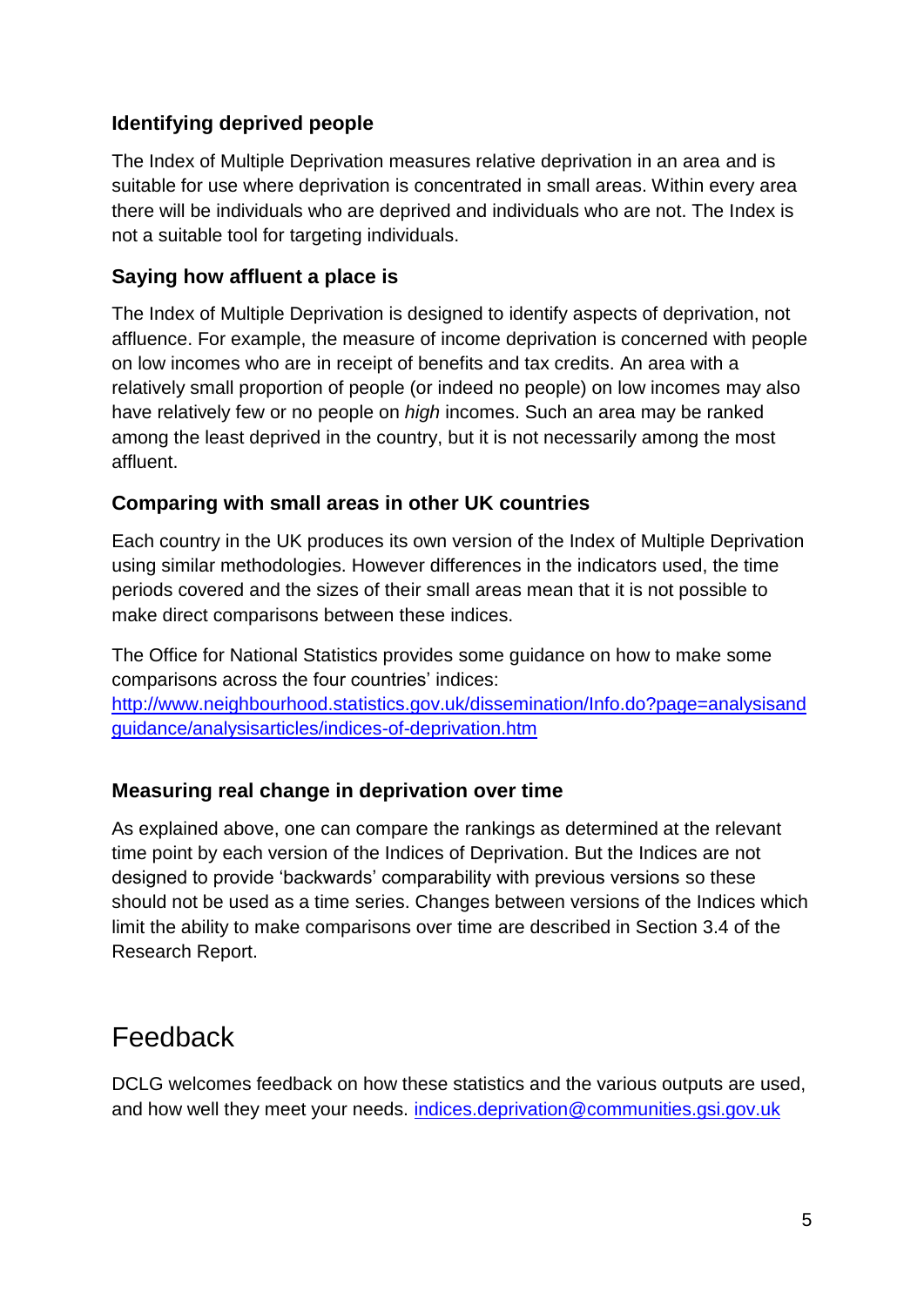## <span id="page-5-0"></span>Annex: What data files and supporting documents are available?

All of the data files and supporting documents are available from: https://www.gov.uk/government/statistics/english-indices-of-deprivation-2015

#### **Data**

The following tables are available to download alongside this release.

#### **Neighbourhood (Lower-layer Super Output Area) level data**

There are a number of files at neighbourhood level. The first of these contains the Index of Multiple Deprivation ranks and deciles, and is sufficient for the purposes of most users. Other files are available for users with more specific requirements.

- File 1 Index of Multiple Deprivation
- File 2 Domains of deprivation
- File 3 Supplementary Indices Income Deprivation Affecting Children Index and Income Deprivation Affecting Older People Index
- File 4 Sub-domains of deprivation
- File 5 Scores for the Indices of Deprivation
- File 6 Population denominators
- File 7 All ranks, deciles and scores for the Indices of Deprivation, and population denominators (CSV file)
- File 8 Underlying indicators
- File 9 Transformed domain scores

#### **Summary data for higher-level geographies**

- File 10 Local Authority District Summaries
- File 11 Upper-tier Local Authority Summaries
- File 12 Local Enterprise Partnership Summaries
- File 13 Clinical Commissioning Group Summaries

Appendix F of the Research Report and Appendix O of the Technical Report 'What data has been published' describe these data files in more detail.

#### **Supporting documents**

In addition to this guidance note, the following supporting documents have been published:

 A **[Statistical Release](https://www.gov.uk/government/statistics/english-indices-of-deprivation-2015)** which presents headline findings, and narrates a story of the most deprived areas. It showcases the ways in which the Indices data can be used and described, and the range of measures available. The technical notes cover the main points which users should be aware of in using and interpreting the Indices (including change over time). It explains how